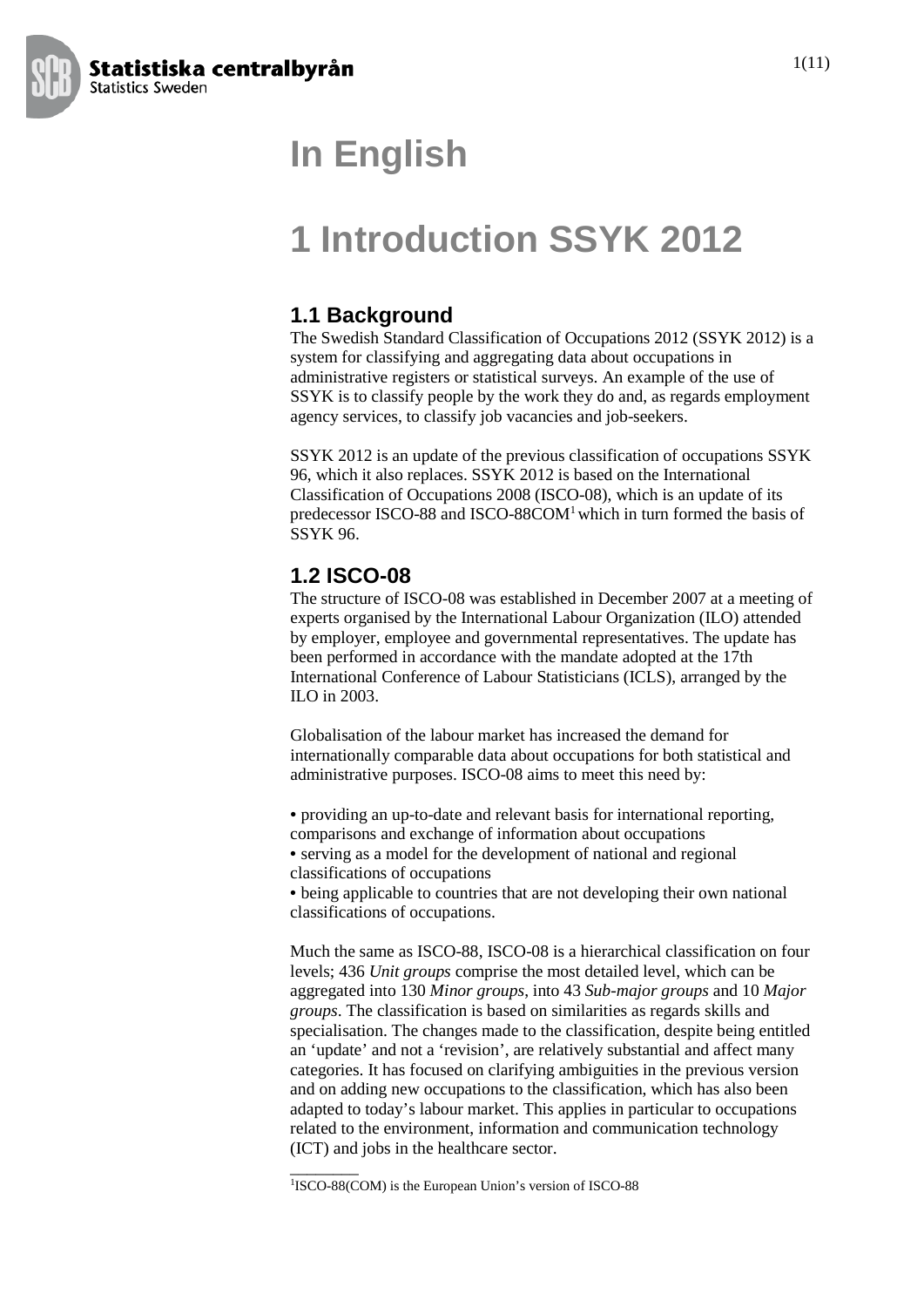

Some of the most important changes in brief are:

• *Major group 1 (Managers)* has been reorganised. The categories for specialist managers have been redefined while new categories for e.g. managers in the trade sector and in the hotel and restaurant business have been added. The classification of managers into large/mediumsized enterprises and into small enterprises has been removed as has the strict classification by industry. Greater importance is instead attached to the functional role of managers.

• In *Major group 2 (Professionals)*, the number of categories has increased, which depends both on the fact that the occupations have been upgraded and moved from *Major group 3*, and on the fact that new occupations have been added. For example, all teachers, nurses, physiotherapists, occupational therapists, opticians and musicians now belong to this professional group. New occupations in ICT and the environment have been added.

• *Major group 4 (Clerical support workers)* and *5 (Service and sales workers),*both of which include occupations that in many countries are dominated by women, have been given a more detailed level of classification. Jobs in *Major group 8 (Plant and machine operators, and assemblers)*, that are often dominated by men, have on the other hand been allotted a less detailed level.

• New categories for *supervisors*. According to ISCO 88, supervisors are reported together with subordinate staff, on the assumption that they often participate in operative tasks. In ISCO 08, the fact that certain supervisor jobs include entirely or partly different working tasks has been considered. In order to differentiate these, separate occupational groups have been created for supervisors in the mining industry, manufacturing, building and construction, offices, retailing and hotels and housekeeping. Other supervisors are, as previously, classified together with subordinate staff.

ISCO-08 is not primarily intended as a replacement for existing national classification systems. A standard classification of occupations should preferably reflect the various jobs available on the labour market of the country in question. A country that has a classification of occupations that is closely associated with ISCO-08 in contexts and structure, will on the other hand obtain statistics that are easier to compare internationally. Many countries, including Sweden, have chosen to develop a new classification of occupations based on ISCO-08, but there are also examples of countries with classifications that have a different structure and apply different basic principles. Such countries have instead devised a conversion key to ISCO-08.

### **1.3 EU regulations**

The European Commission recommends the Member States to use ISCO-08 in their reporting from all the surveys included in the European Statistics System (EC No 824/2009) For the *Labour Force Survey* (LFS), *Survey on Income and Living Conditions* (EU-SILC), *Structure of Earnings Survey* and other surveys, there is a mandatory regulation (EC 1022/2009). International statistics reporting is normally done on the two- or three-digit level.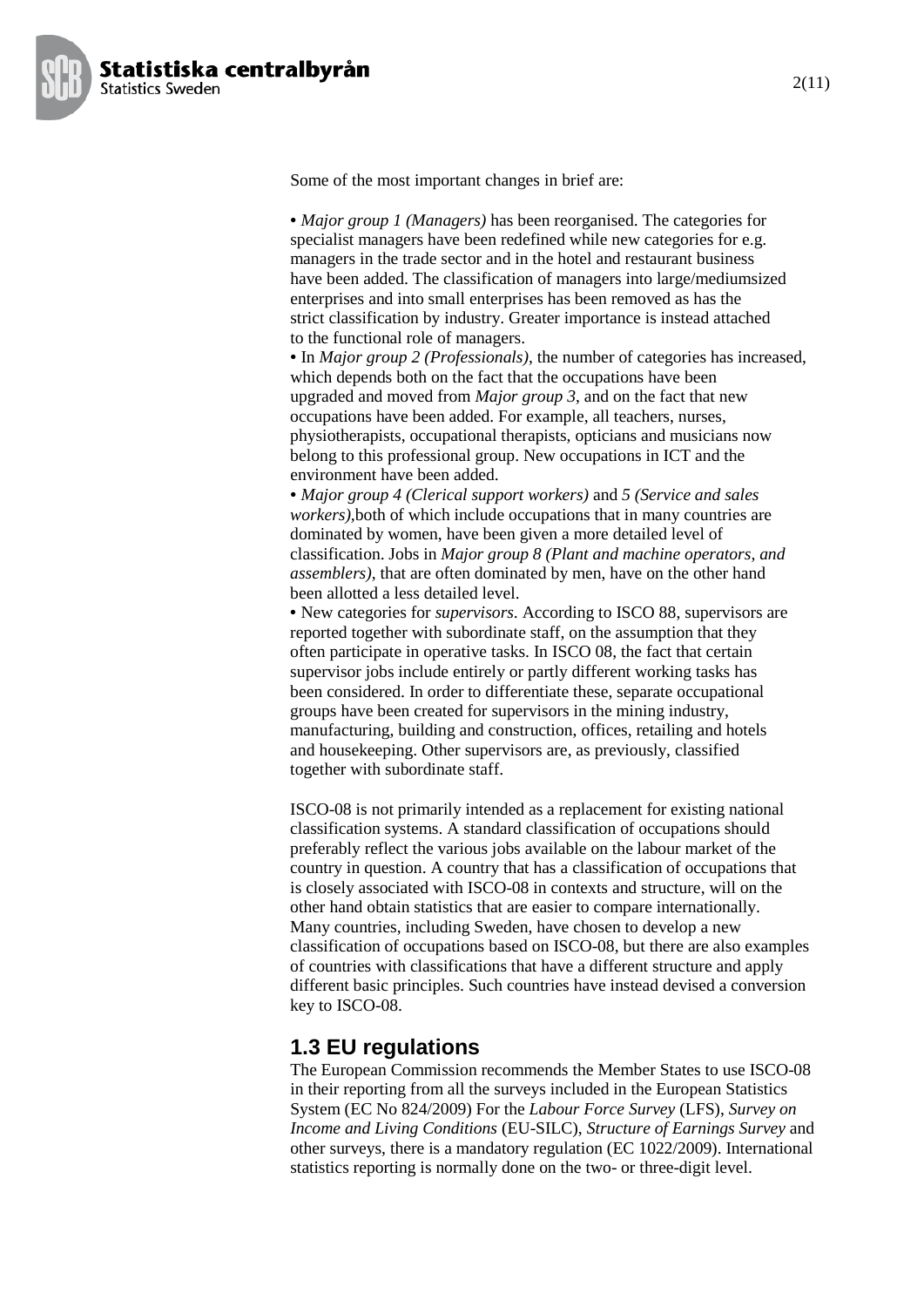

#### **1.4 Revision work**

To facilitate the implementation of ISCO-08, the Statistical Office of the European Communities, Eurostat, gave the Member States the option of applying for financial support. In October 2009, Statistics Sweden was granted funding to perform a pre-study on how Sweden could best implement ISCO-08, whereupon a project group was formed. The project was divided into several stages, the first of which involved translating the structure and definitions in ISCO-08 into Swedish. The second stage was to classify all occupational titles in Statistics Sweden's Swedish index in accordance with ISCO-08 and to create a conversion key between SSYK 96 and ISCO-08. In addition, two seminars were held with colleagues from the national statistics offices in Norway and Finland. The project came to an end in November 2010.

Parallel to this work, there was an ongoing dialogue with various users and other stakeholders. In February 2010, an initial letter was sent out to external users, asking them for their opinion on whether the SSYK should be revised and if so, when? The responses gave a uniform picture; Much of SSYK 96 was seen as obsolete, ISCO-08 reflected the current labour market much better. The majority of users were also very keen to see a prompt revision of SSYK, as national adjustments were seen to be necessary.

During the first six months of 2010, a report was compiled on the consequences for Sweden of updating ISCO-88 (Statistics Sweden 2010). This report, intended to serve as a basis for an update of SSYK, was also sent to the relevant employer and employee organisations, agencies, researchers and analysts.

In September 2010, Statistics Sweden and the Swedish Public Employment Service launched a joint project to update SSYK. A joint project group and steering group were set up. During the course of the project, a large number of stakeholders have had the opportunity to submit comments and proposals for improvement.

A first draft of a new structure was presented in May 2011. The draft explained which considerations had been made and which requests could not be met (Statistics Sweden 2011). Work on the structure, names of categories, definitions, indices and conversions keys has continued up until March 2012 after further contact with experts and stakeholders.

### **1.5 National adjustments**

The objective of the SSYK update has been to create a classification of occupations that reflects the Swedish occupational structure, while attempting to satisfy the requirements for international reporting and comparability as far as possible. So as not to lose the comparability with ISCO, the aim has been to avoid moving occupational groups to another skill level. Occupational categories primarily intended for developing countries have been excluded. To ensure the classification is as close to ISCO-08 as possible, the numerical series have followed the international structure as far as possible. This means that occupational groups on the three-digit level, empty as a result of Swedish adjustments, have been deleted and constitute gaps, instead of the series being filled in.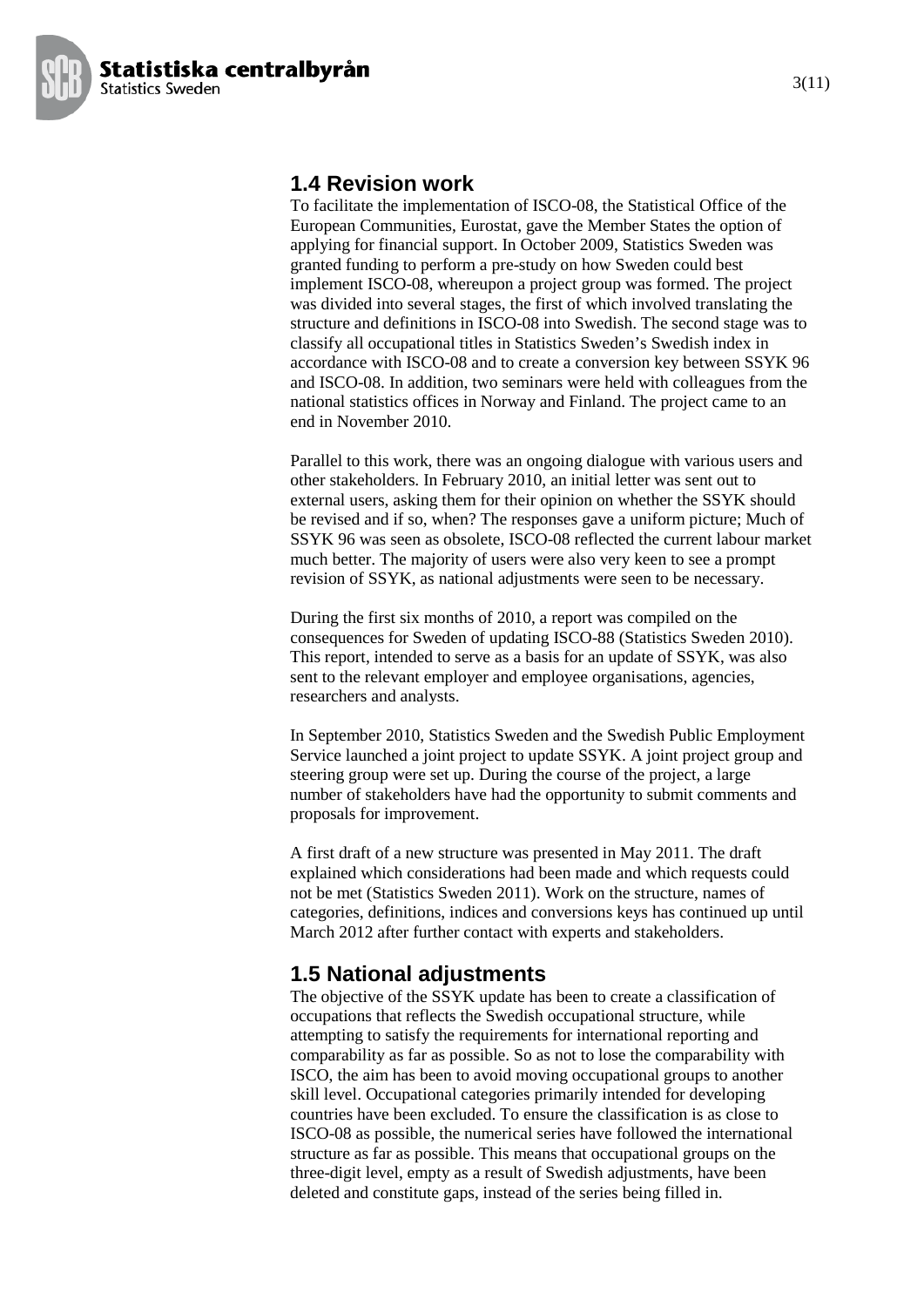

ISCO-08, which forms the basis of the SSYK update, is primarily designed so that it reports occupational statistics on an overarching level from population censuses and labour force surveys. The Swedish version, however, also currently covers:

- wage and salary structure statistics and other statistical studies
- classification of job vacancies and job seekers
- registration of occupational accidents, injuries or illnesses
- application for work permits in Sweden.

More applications like this also put various requirements on the classification, which means that the end-result has to be a compromise between different needs.

The Swedish adjustments are based on both experience gained from the application of SSYK 96 and the comments received from various stakeholders in connection with the revision work or on an earlier occasion. The changes made to SSYK are warranted primarily for statistical reasons (pay differentials, gender equality), better job matching and international reporting requirements.

It has not been possible to satisfy all the requests received from various stakeholders. There is little point in having a greater level of detail in the classification, for example, if it is achieved at the expense of quality. The working group has based these considerations on the following criteria:

• If it is not possible to create a clear distinction between different occupations so that it is obvious how interviewers, employers and jobseekers are to classify the occupation, the preconditions will not be in place to create occupational statistics of acceptable quality.

• From a matching point of view, it is not relevant to create as many and as detailed occupational categories as possible.

• An occupational group or an occupation performed by very few people cannot be reported separately in Statistics Sweden's sample surveys, e.g. the labour force surveys or wage and salary structure statistics.

The adjustments to the Swedish labour market (in relation to ISCO-08) mainly consist of:

• more categories of managers, including an additional breakdown into two different levels of responsibility

• more categories in Sub-major group 21 (Occupations requiring an advanced level of higher education in science and engineering)

• more categories in healthcare, mainly for nurses and for health and care personnel in Major group 5 (Service, care and shop sales workers)

• more categories for university and higher education teachers

• more categories in the legal field

• more categories in the social field

• a rearrangement of the categories in Major group 4 (Service and administration clerks)

• fewer categories in Major group 6 (Agricultural, horticultural, forestry and fishery workers)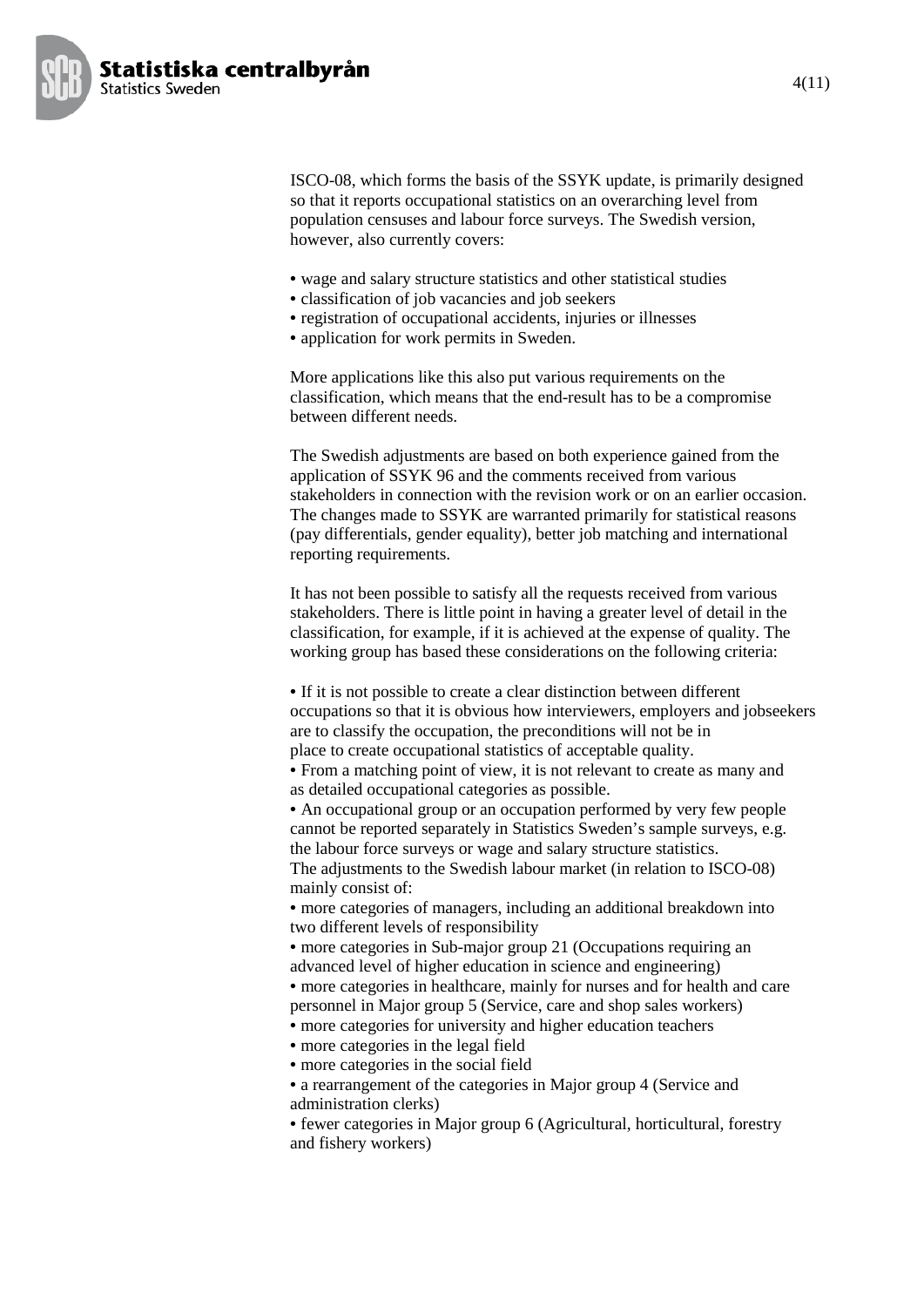

- fewer categories in Major group 7 (Building and manufacturing workers)
- more categories in Major group 8 (Mechanical manufacturing and transport workers, etc.)
- fewer categories in Major group 9 (Elementary occupations).

As regards *police officers*, it has not been possible to follow ISCO's intentions to distinguish between *3355* (*Police inspectors and detectives* and *5412* (*Police officers*). The educational and skills requirements for the majority of Swedish police officers are very similar. In the Swedish version, all police officers are therefore categorised (excluding managers) under Major group 3.

According to ISCO, all work in the armed forces belongs to *Major group 0 (Armed forces occupations).* According to SSYK 2012 jobs in the armed forces that have a civilian equivalent are to be moved to their respective category in Major groups 2-9.

The overview of the classification structure in English follows ISCO-08 as far as possible but is not a direct translation of the Swedish headings.

#### **1.6 Relationships to others standards and occupational systems**

SSYK 2012 is an update of SSYK 96. The changes are significant; categories have been added, aggregated, divided up, moved or been deleted. The content of many categories remains unchanged, however, but the categories themselves may have been given a new code and/or name. To facilitate comparisons over time, Statistics Sweden has developed conversion keys between SSYK 2012 and SSYK 96 (See Appendices 1 and 2). The conversion key in Appendix 3 can be used for international reporting in accordance with ISCO-08 on the three-digit level. The conversion keys can also be found online at: www.scb.se/ssyk. 2 In order to satisfy the needs of the labour market parties to shed light on the wage and salary structure, occupational terminologies that follows the various sectors and the agreements drawn up between employers and workers representatives have been used on the Swedish labour market for a long time. Each nomenclature covers only those occupations or employment positions that are in the relevant labour market sector, albeit significantly more detailed than SSYK. Concerning data collection for the salary statistics and the occupational register, the classification has been performed in accordance to a relevant occupational nomenclature, which is then converted to SSYK using a conversion key.

 $\overline{\phantom{a}}$ 

<sup>2</sup>Only in Swedish.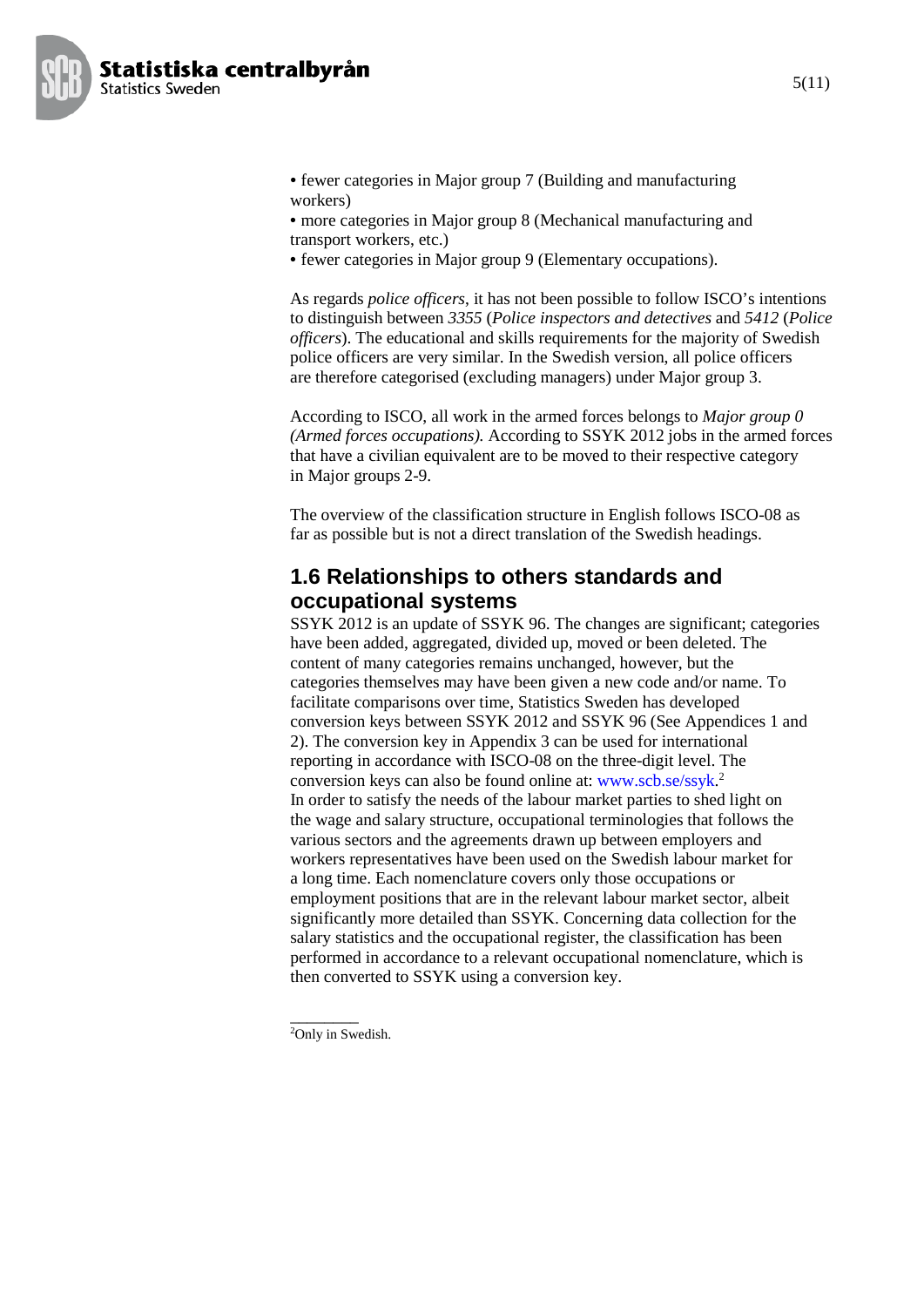**2 Structure and fundamental principles:**

The structure and underlying principles in SSYK 2012 are to all intents and purposes unchanged compared to SSYK 96. The number of categories on each level is shown in the following table:

| Level/Code                      | SSYK 96 | <b>SSYK 2012</b> | ISCO 08 |
|---------------------------------|---------|------------------|---------|
| Major group/Single-digit level  | 10      | 10.              | 10      |
| Sub-major group/Two-digit level | 27      | 46               | 43      |
| Minor group/Three-digit level   | 113     | 147 <sup>3</sup> | 130     |
| Unit groups/Four-digit level    | 355     | 4294             | 436     |

Example:

Major group: 5 Service and shop sales workers Sub-major group: 53 Personal care workers Minor group: 531 Child minders and teachers aids Unit group: 5311 Child care workers

The fundamental concepts on which the classification is based are *job* and *qualifications*. These are essentially defined in the same way as in ISCO-08.

#### **2.1 Definition of job and occupation**

A *job* is defined as a set of tasks and duties performed or meant to be performed by a person who is employed or self-employed.

The concept *of* occupation refers to the type of work performed. A number of different jobs with similar tasks and duties constitutes an occupation.

*Example*: A job can consist of driving a bus between airport terminals and aircraft, another of driving a coach between the airport and the city centre, while a third might be driving a school bus. Three separate jobs with slightly different conditions but the occupation is the same - bus driver.

The same person can be associated with an occupation through the job he or she has at present, has had previously or is seeking to have in the future.

The classification attaches no or little weight to a person's formal education, his or her employment status (employed/self-employed) or the enterprise's industry and size.

#### **2.2 Skill level and skill specialisation**

Skills, defined as the knowledge and expertise needed to perform the tasks and duties attached to a given occupation, have two dimensions: skill level and skill specialisation. Skill level is mainly used as the criterion on one-digit level, while specialisation is often the guiding principle on the more detailed sub-levels.

\_\_\_\_\_\_\_\_\_\_



**Statistics Sweden** 

<sup>&</sup>lt;sup>3</sup>The categories for Nurses comprise two minor groups.

<sup>4</sup>The number of unit groups is based on the proposed recommendation for a breakdown into two levels of managerial responsibility.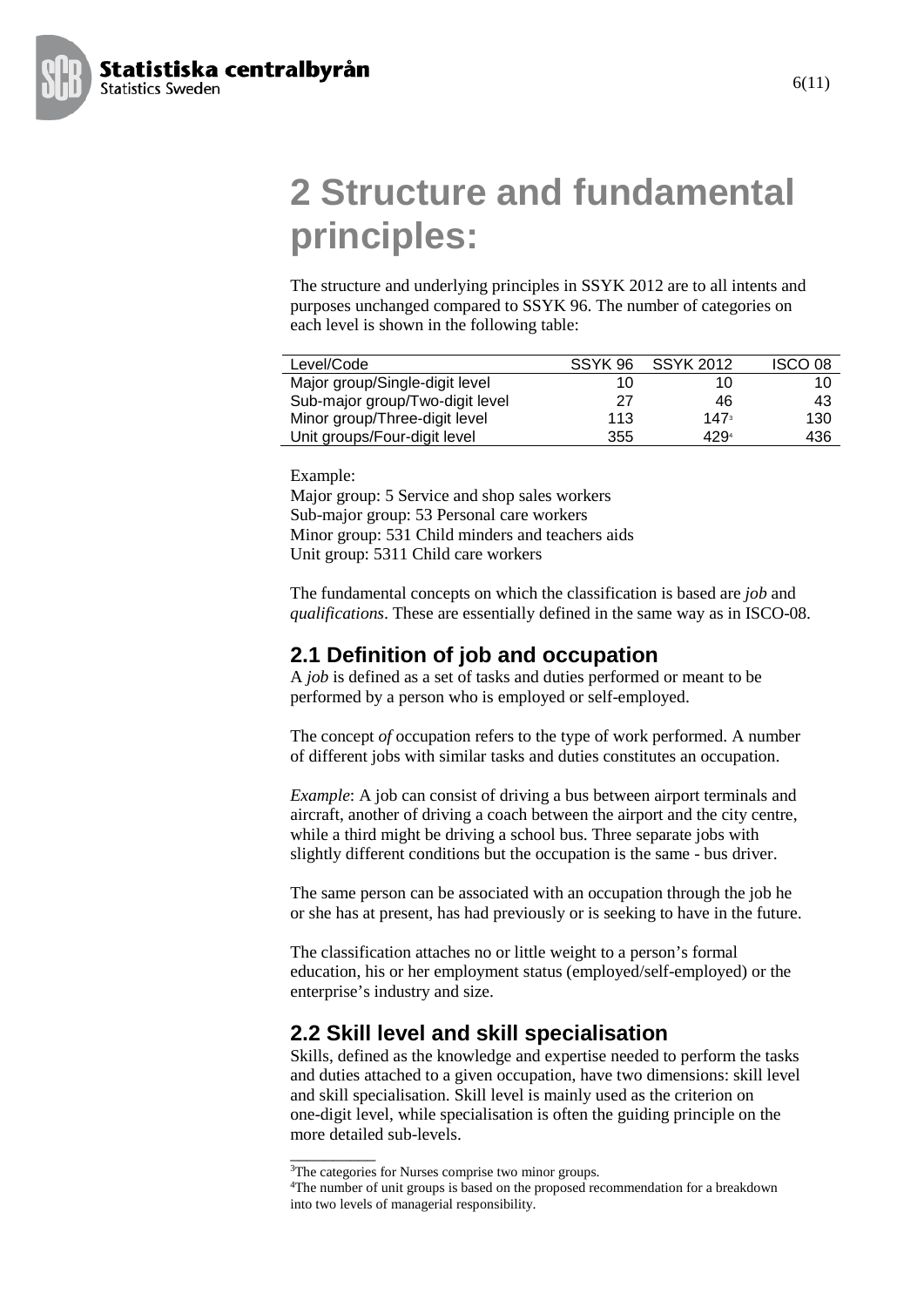

#### **2.2.1 Skill level**

Skill level reflects the type of working tasks and their complexity. It is applied operationally by considering one or more of the following aspects when classifying an occupation:

• The tasks involved in the occupation compared with those described under different Major groups with their associated skill level.

• The length of formal education that is normal for the occupation, defined in accordance with the International Classification of Education ISCED-97. 5

• The working life experience and amount of informal training required in the occupation.

To facilitate international comparisons, the first of these three criteria weighs heavier than formal education and working life experience. Formal education is only to be seen as one of several components that indicate a skill level; knowledge and expertise needed in an occupation may also have been gained through professional experience. As the length of formal education tends to be extended, it may also be difficult to clarify what is normal for an occupation.

It should be observed that what is referred to here are the skills that are normal for an occupation, which do not necessarily tally with the skills possessed by the employee who is performing the job.

Since SSYK 2012 is based on an international classification, only four broad skill levels have been defined:

• Level 1 corresponds to ISCED 97.-97 Level 1, which covers elementary education at primary school level. Translated into a Swedish context, this means no or a low formal education requirements.

• Level 2 corresponds to ISCED 97.-97 Level 2–4, which covers education programmes at upper secondary and tertiary level of no more than 2 years in length.

• Level 3 corresponds to ISCED 97 Level 5b, which covers practical or vocational tertiary education programmes of 2-3 years in length.

• Level 4 corresponds to ISCED 97 Level 5a-6, which covers theoretical or research-oriented tertiary education programmes and third-cycle programmes of at least 3 years, normally 4 years or longer in length.

 $\overline{\phantom{a}}$ 5International Standard Classification of Education, UNESCO 1997.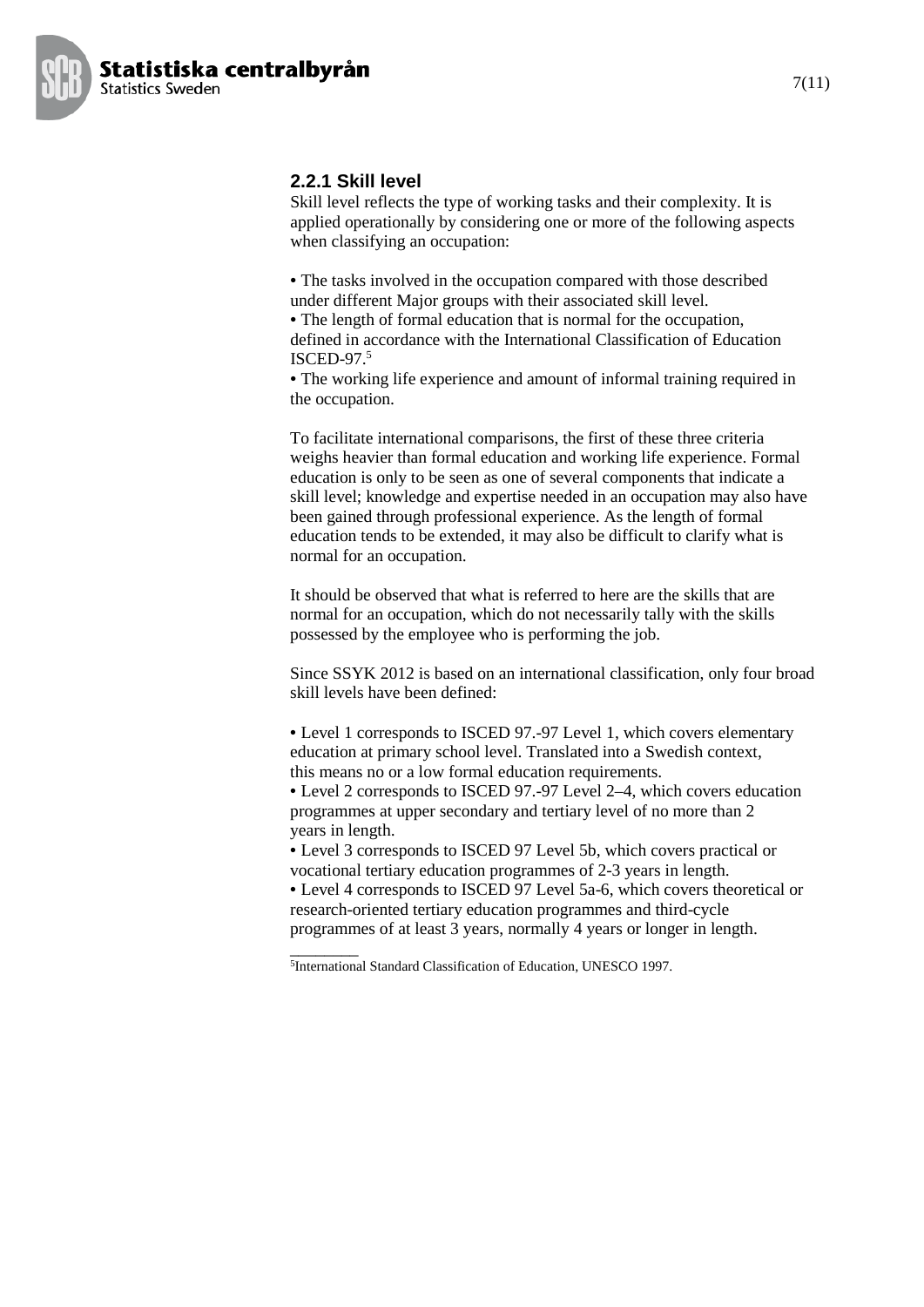

The Major groups in SSYK 2012 are associated with the following skill levels:

| Major group/ | Name                                                      | Skill level |
|--------------|-----------------------------------------------------------|-------------|
| Sub-group    |                                                           |             |
| 1 (excl. 17) | Managers                                                  | 4           |
|              |                                                           |             |
| 17           | Operations managers in service industries                 |             |
| 2            | Occupations requiring advanced level of higher education  |             |
| 3            | Occupations requiring higher education qualifications or  | 3           |
|              | equivalent                                                |             |
|              | Administration and customer service clerks                | 2           |
| 5            | Service, care and shop sales workers                      | 2           |
| 6            | Agricultural, horticultural, forestry and fishery workers |             |
|              | Building and manufacturing workers                        | 2           |
| 8            | Mechanical manufacturing and transport workers, etc.      |             |
| 9            | Elementary occupations                                    |             |
| 01           | <b>Commissioned officers</b>                              | 4           |
| 02           | Non-commissioned officers                                 | 3           |
| 03           | Other ranks (privates. etc.).                             | 2           |

#### **2.2.2 Specialisation**

The more detailed levels in SSYK 2012 are primarily based on the similarities in the specialisation required for a job. The following aspects have been considered:

- the required subject knowledge
- the tools, equipment and machines used
- the type of material processed
- the type of product or service produced.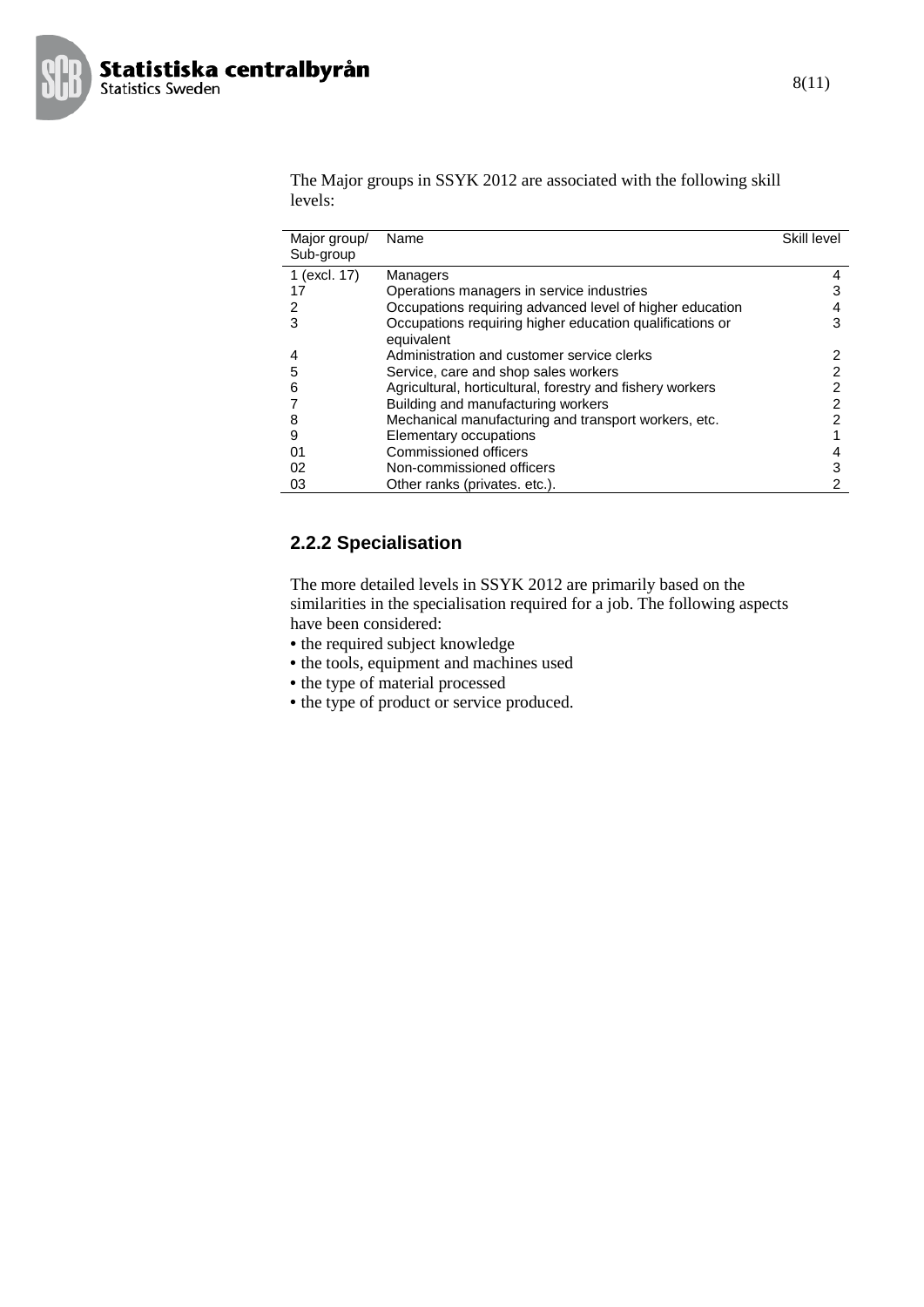Statistiska centralbyrån **Statistics Sweden** 



# **3 Description of the standard**

SSYK 2012 is intended to cover all jobs on the Swedish labour market for which salary or other compensation is paid. Voluntary work is excluded, but it should be possible to classify unpaid work in the family business . In principle, it should only be possible to classify any given job in one way.

The classification covers the following ten broad occupational fields (Major groups):

- 1 Managers
- 2 Occupations requiring advanced level of higher education
- 3 Occupations requiring higher education qualifications or equivalent
- 4 Administration and customer service clerks
- 5 Service, care and shop sales workers
- 6 Agricultural, horticultural, forestry and fishery workers
- 7 Building and manufacturing workers
- 8 Mechanical manufacturing and transport workers, etc.
- 9 Elementary occupations
- 0 Armed forces occupations

#### **3.1 Level of responsibility for managers**

One request during the development of SSYK 2012 has been for Swedish use to reflect levels of responsibility for managers.

The highest executive manager level, Sub-major group 11, in organisations with managerial hierarchies follow the international proposal. A matrix model has been developed for other managers for Sub-major groups 12-17. Three-digit codes are used to identify four-digit categories in accordance with ISCO-08 and Swedish adjustments. The fourth digit is used purely for:

1 = Department managers, or intermediate-level managers. Reporting to the managing director (MD) or equivalent.

 $2 =$  Line managers reporting to intermediate managers or managing director (MD) or equivalent. Highest manager in enterprises with no managerial hierarchy.

For certain categories, where there is reason to believe that no breakdown into different levels of responsibility is necessary or possible, the fourth digit is set to 0. In individual surveys, it is possible to choose beforehand not to divide up managers into different levels of responsibility, In such cases, the fourth digit for sub-major groups 12-17 is always set to 0.

The matrix model makes it possible to use the nomenclature without dividing up into skill levels and still fulfil the requirements for international reporting.

#### **3.2 Descriptions of occupations**

A category is defined using an associated description. General descriptions have been developed for each major group, sub-major group, minor group and unit group. These descriptions do not however claim to describe all the tasks and duties that may be included in an occupation. An associated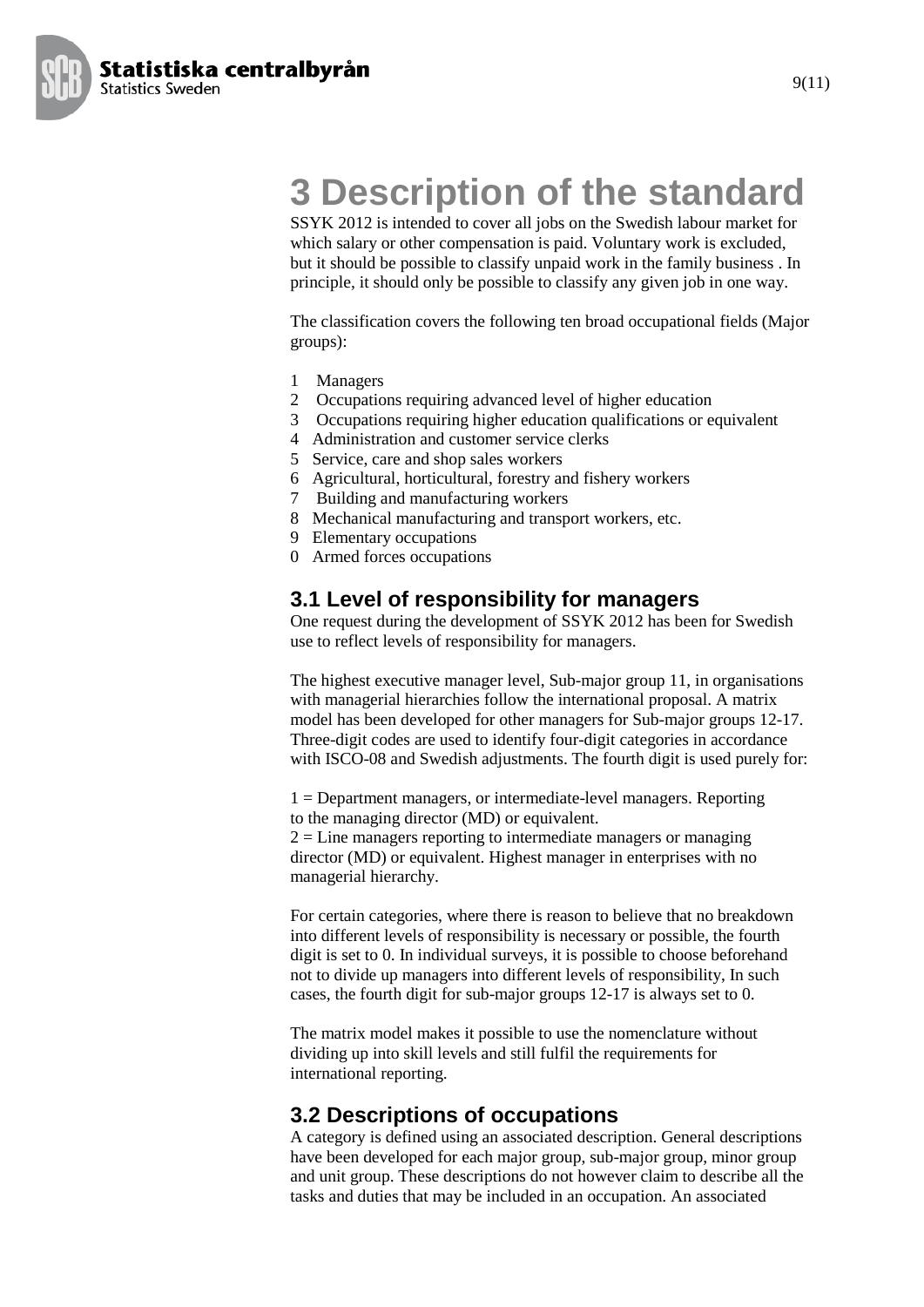

occupation may include all or just some of the enumerated tasks and duties. Examples of occupations that belong or don't belong to the category have been stipulated in order to clarify the boundaries between different categories.

Compared to SSYK 96, the descriptions of occupations for many of the remaining categories have been updated. New definitions for newly added occupations have been developed.

Occupations that do not belong to a specific unit group are classified in a residual group (as and when appropriate). The name of a residual group always starts with the word "Other", while the code finishes with a "9".

### **3.3 Index of occupational titles**

To facilitate classification, Statistics Sweden provides a list (index) of occupational titles with their associated SSYK codes (see documents under www.scb.se/ssyk<sup>6</sup>). The index is regularly updated, but makes no claim to include all existing occupational titles. Since the same occupational title can be used to denote entirely different jobs depending on e.g. industry or sector, such an index must always be used with a certain amount of caution. Information on main tasks and duties often improves the chances of a correct classification. Occupational titles cannot be used to define the content of a category, but are only to be seen as an aid to coding.

## **3.4 Some application issues**

#### **3.4.1 Managers and supervisors**

In the Swedish update, which follows the international update, the top manager is to be coded as 1120 Managing directors, etc., in enterprises that are large enough to have a managerial hierarchy. For enterprises that do not have a managerial hierarchy, the top manager is to be coded in submajor group 12-17 by business activity.

Differentiating between managers and supervisors can be problematic. Both managers and supervisors plan, organise, coordinate, control and lead work performed by others. A crucial difference is that supervisors are only responsible for activities performed by other employees, whereas managers classified under Major group 1 must have an overarching responsibility for a department/organisational unit in an enterprise. Furthermore, most managers are responsible for and take decisions on:

a) the overarching strategic and operative management of an enterprise or organisational unit (e.g. type of product or service, quantity and quality),

b) budget (how much money that is to be used and for what purposes), c) selection, hiring and firing of personnel.

It is not necessary for managers to be responsible for all three of these areas, as the degree of autonomy may vary.

Supervisors may give advice in these issues, especially when it comes to personnel issues, but don't have authority to take decisions. They often have work experience of one of more of the jobs they supervise.

\_\_\_\_\_\_\_\_ 6Only in Swedish.